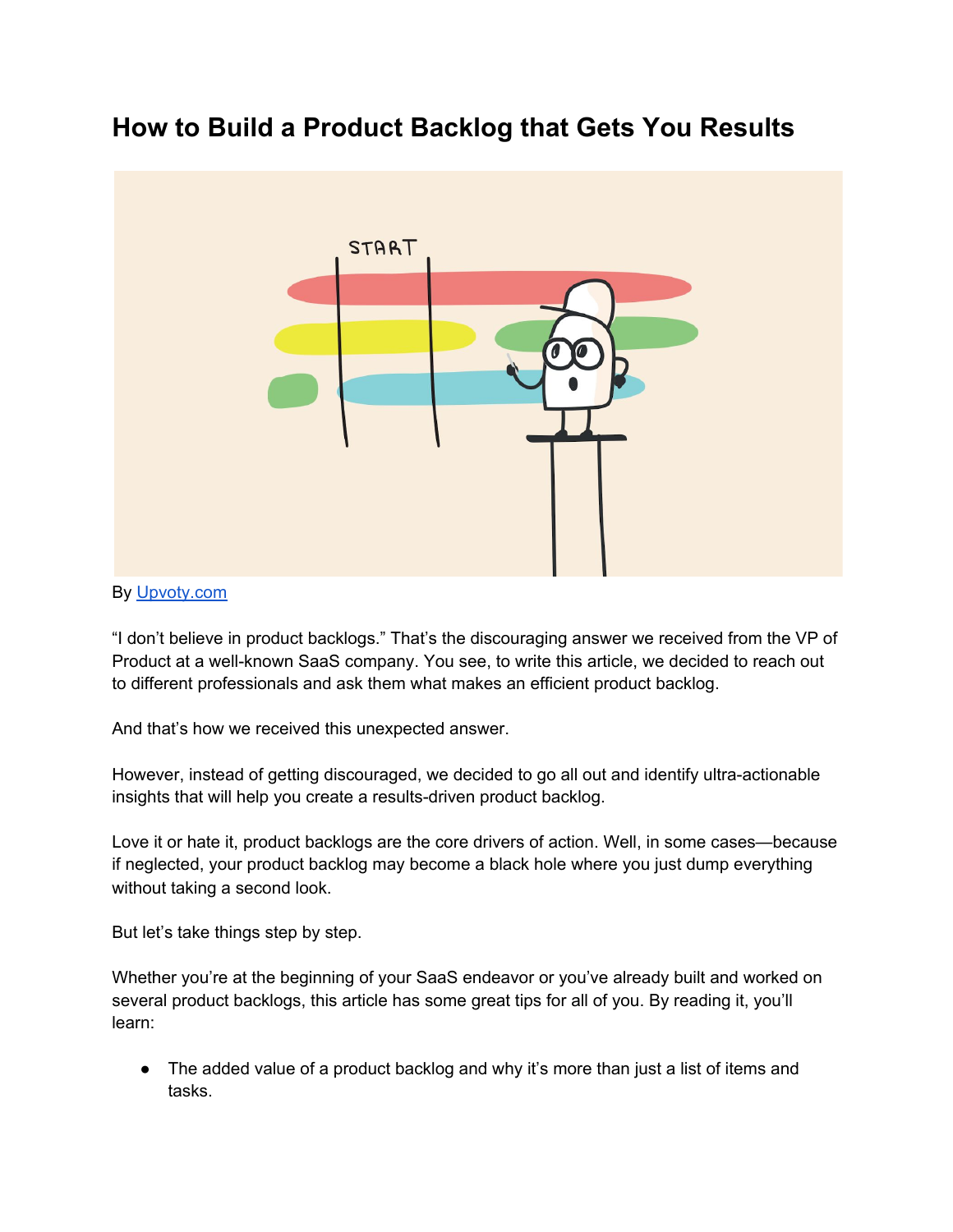- What it's like to build a second brain for your product team.
- How to avoid building a backlog that will implode.
- How to use the COPE framework to design and maintain a results-driven backlog.
- How to transform your product backlog from a static document into an ongoing process.

We've got a lot to cover, so let's dive right in!

#### **Not your trash can**

There are folks in the product community who see "product backlog" as a dirty word. No wonder why: Setting up, maintaining, and using a product backlog requires plenty of energy and time.

Some may mistakenly think that sustaining a backlog is unnecessary and serves more of a distraction than a useful tool. They think that adding, filtering, and prioritizing tasks in a product backlog is a way of procrastination as opposed to the real thing aka building the product.

And that's true, to some degree.

Think about all the project management tools, systems, and frameworks. There are professionals who'll spend countless hours on setting up the project, adding tasks, doing the monthly planning, and distributing responsibilities, and then forget all about the document a few days later or, discover that the planning isn't adopted properly by the team. Obviously, the project management document stops being relevant.

The same is true for product backlogs. You see, a product backlog isn't a trash bin where you can dump whatever product idea or suggestion you encounter. If you do that, you'll basically transform your product backlog into a monster that no one dares to approach or work with.

The entire idea of a results-driven product backlog is based on its agility.

Yes, it serves as a document where you can collect all the tasks needed to improve your product, but there's more to it. The next step is to figure out a way to analyze all the information you're gathering, and most importantly, retrieve the necessary insights and execute upon them.

In other words, your product backlog is basically the second brain of your team. What's a second brain, you may be asking?

Keep reading to find out.

#### **Product co-creation and democratization**

To answer this question, let's start with the basics: What's a product backlog?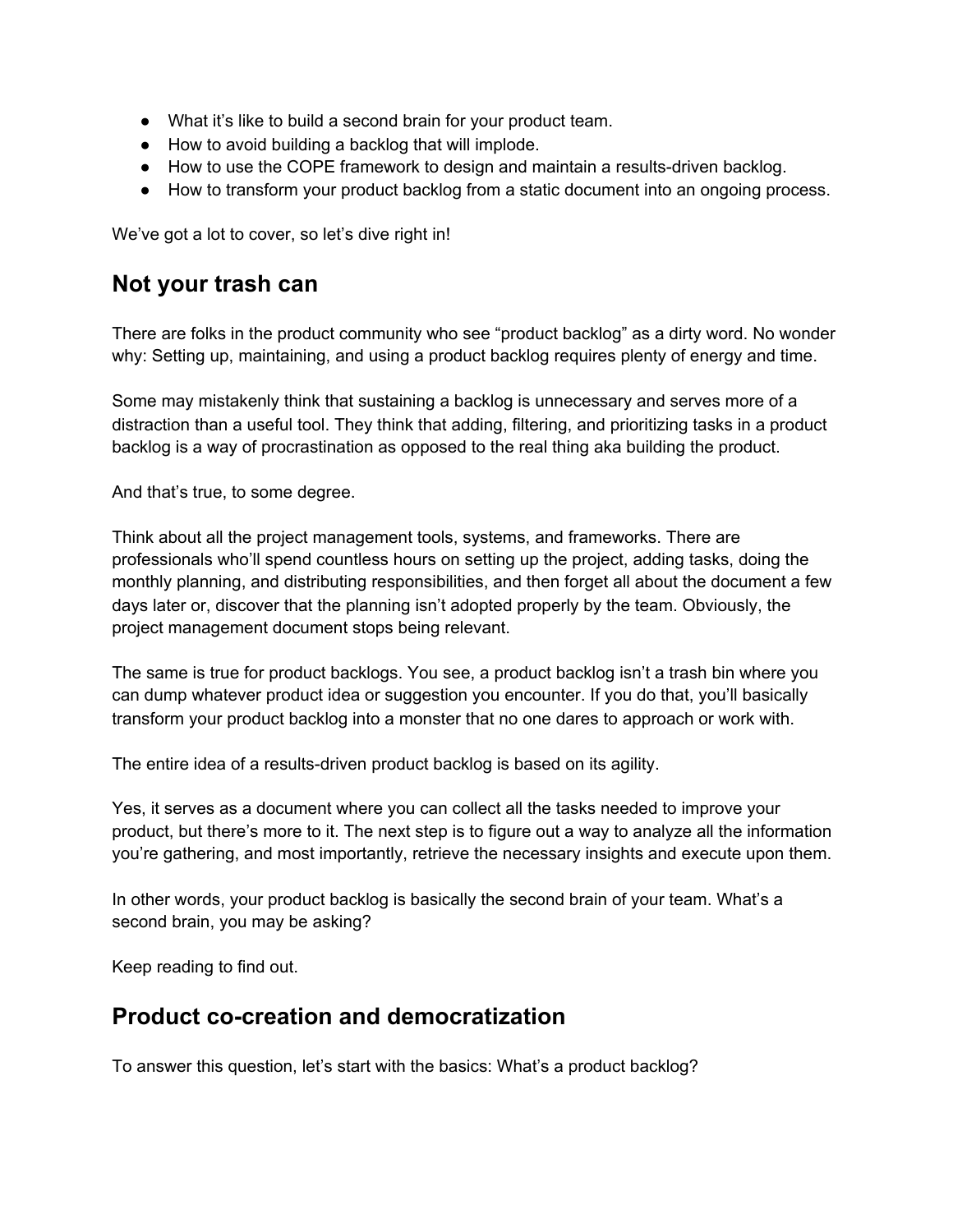No, no, don't stop reading. We won't give you a generic definition we've copied from someone else. We'll share our take on it.

Product backlogs are a tool for co-creation and product democratization.

Products aren't built by a small group of geniuses. They can't survive if they're created in a closed environment, except if you're Elon Musk and building a space rocket. But we're guessing that you're not working on a government project and your product roadmap is public.

By creating and using product backlogs, you're opening your product to your stakeholders, such as teams, investors, and most importantly, your users. You're giving people the opportunity to help enhance your product with their suggestions, comments, feedback, requirements, etc.

In other words, your product backlog is a compilation of data you'll subsequently use to improve your platform while listening to what other people have to say. It carries a stronger meaning than that of a list of changes you need to make. Your product backlog is a way of democratizing your software, opening it to your stakeholders (especially your users), and taking their feedback into consideration for improving the platform.

#### **Understanding the product vision, strategy, roadmap, and backlog**

But how are product backlogs different from your product vision, strategy, or roadmap? Some may unfortunately get these mixed up, so let's clarify everything.

# *<b>f* Product Vision

In their book *Product [Leadership:](https://www.amazon.com/Product-Leadership-Managers-Products-Successful/dp/1491960604) How Top Product Managers Launch Awesome Products and Build Successful Teams*, authors Richard Banfield, Martin Eriksson, and Nate Walkingshaw explain, "The vision should continue over a very long period of time, potentially years. The best product visions are timeless and disconnected from the technology they are built on."

They also go on to mention, "Disconnecting from time and trends is essential to creating a long-term vision—because, ultimately, achieving the objectives determined by a clear view of the future makes for a better product." In other words, product vision is seen as a long-term framework that aligns the product team with the company's overall goal.

 According to [Aha](https://www.aha.io/roadmapping/guide/product-strategy/what-is-product-vision)!, "A product vision represents the core essence of its product or product line. It also sets the direction for where a product is headed or the end state for what a product will deliver in the future."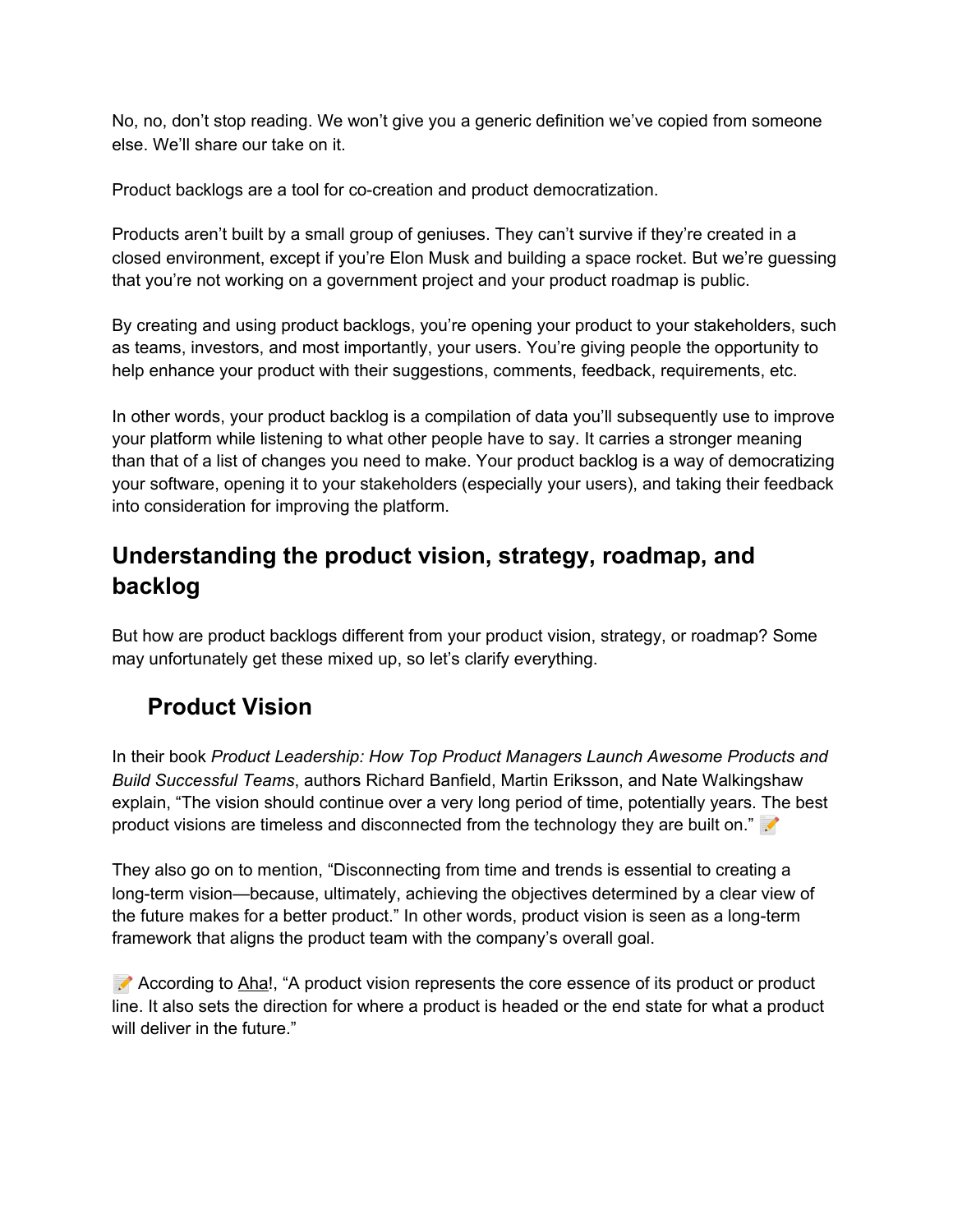In this case, the product vision is seen as the North Star, a guiding tool that helps the team measure their success and make sure they're heading in the right direction. A product vision will usually answer the following questions:

- What's the purpose of our product?
- What problems do we want to solve?
- Whom do we want to impact?
- What impact do we want to have with our product?
- What's the future we envision as a company?

# *<u>f</u>* Product Strategy

Product strategy, on the other hand, refers mostly to how you'll achieve the wanted results. People, however, mistake the product strategy for a tactical [document.](https://www.upvoty.com/how-to-create-a-strong-product-strategy/)

 As author Richard Rumelt argues in his book *Good Strategy Bad Strategy: The [Difference](https://www.amazon.com/Good-Strategy-Bad-Difference-Matters/dp/0307886239) and Why It [Matters](https://www.amazon.com/Good-Strategy-Bad-Difference-Matters/dp/0307886239)*, "A good strategy has an essential logical structure that I call the kernel. The kernel of a strategy contains three elements: a diagnosis, a guiding policy, and coherent action. The guiding policy specifies the approach to dealing with the obstacles called out in the diagnosis. It is like a signpost, marking the direction forward but not defining the details of the trip. Coherent actions are feasible coordinated policies, resource commitments, and actions designed to carry out the guiding policy."

Simply put, your product strategy should answer the following questions:

- What are the main obstacles and challenges to achieve the overall vision?
- How much we can invest in the development of the product?
- What are the main action lines we'll deploy?

Subsequently, to transform your product strategy into a reality, you need a product roadmap that involves a tactical approach.

#### *<u></u>* **Product roadmap**

As we've discussed in previous articles, a product [roadmap](https://www.upvoty.com/how-to-create-your-first-product-roadmap/) is a framework that includes the steps you'll take to continue developing and improving your product. It's a plan that helps you clearly articulate your product's vision and decide what actions your team must take to execute the strategy.

As [ProductPlan](https://www.productplan.com/what-is-a-product-roadmap/) highlights, "A product roadmap is a high-level visual summary that maps out the vision and direction of your product offering over time."

Your product roadmap should answer questions such as: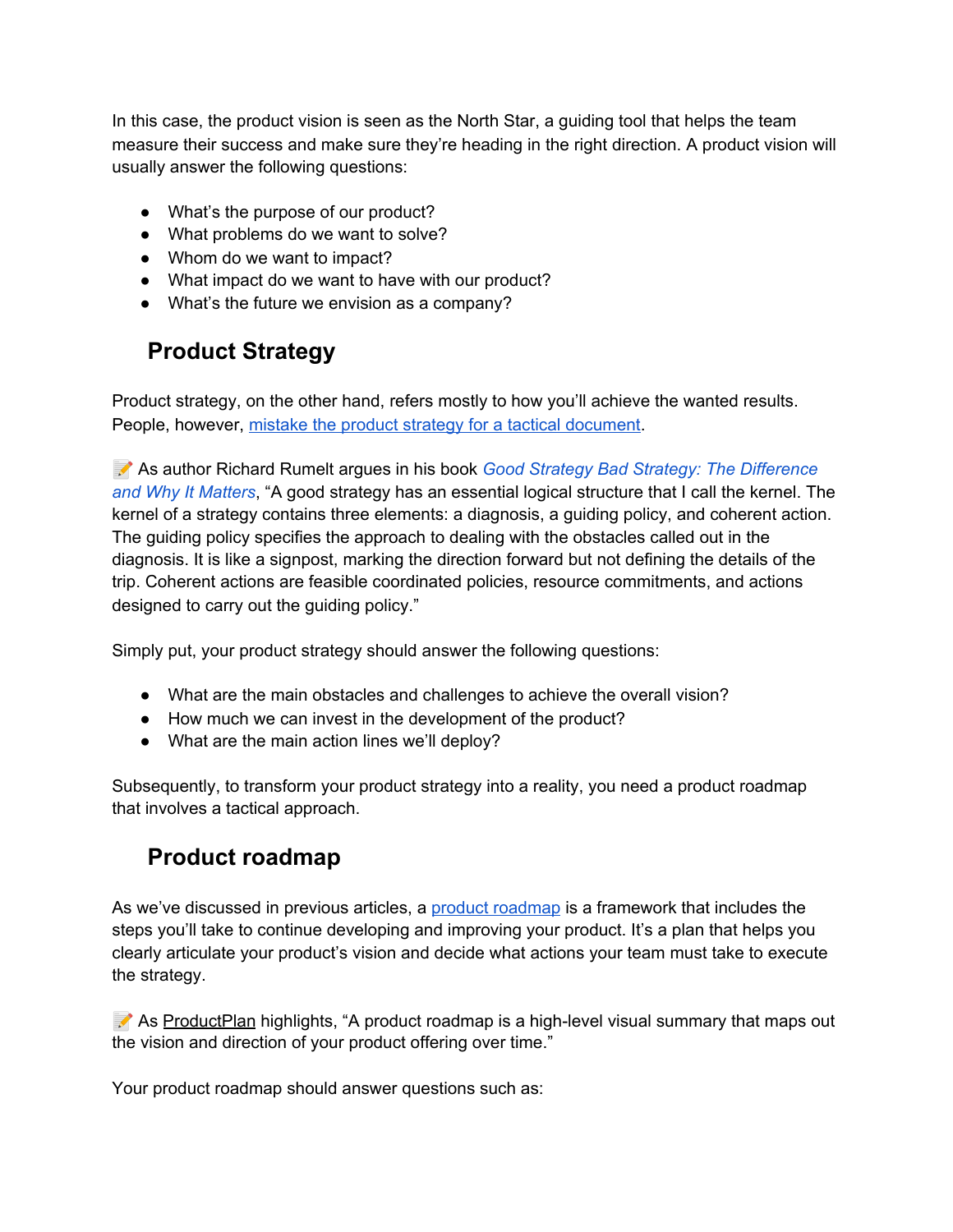- What features will be built?
- Who's responsible for building these features?
- When will the new features be released?

According to [Jens-Fabian](https://medium.com/@jefago/product-vision-strategy-roadmap-175d638fe93c) Goetzmann, head of product at 8fit, the product vision outlines the high-level purpose and impact the product should have. It also serves as the "North Star," which is guiding all product development.

The strategy focuses on user value, competitive position, resources, business model, and growth loops. High-level goals that stem directly from the strategy should be set and checked in a quarterly OKR process.

Finally, the themes in the roadmap must be prioritized based on the strategy but also based on the high-level goals set in the OKR process.

So where does your product backlog fit in this scheme?

As Angus Edwardson, Co-Founder and VP of product at [GatherContent](https://gathercontent.com/) told us, **"**Arguably the most important element of a product backlog, would be the context around the product backlog, in terms of how it supports a certain strategy or purpose. This explains the 'why' behind a backlog. An isolated list of features, which don't connect to any greater goal or company objective, is a bit meaningless and not very inspiring, and you don't want your product backlog to be meaningless."

Your product backlog is a working document where you can capture, filter, and prioritize different ideas, feedback, and requirements with the sole purpose of deciding the next steps in improving the overall product. And that, dear friends, is what a second brain is. Read on—you'll thank us later for introducing this concept.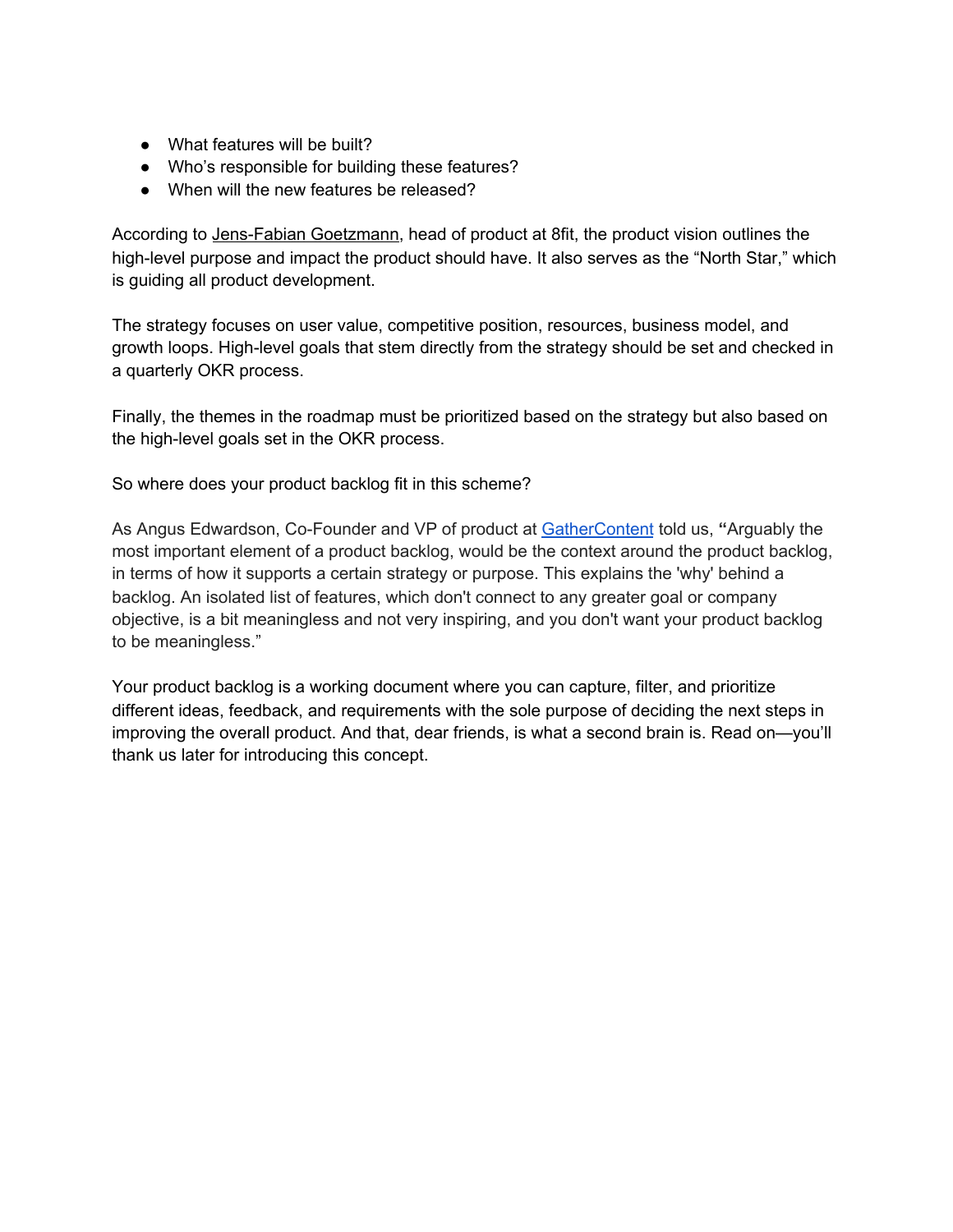

#### **The second brain of your team**

Building a second brain sounds fancy, but it's actually one of the most useful approaches you can develop, especially considering the information overload out there these days. Building a second brain refers to creating a centralized digital repository where you can collect valuable information, organize it, and use it systematically to improve different aspects of your life. This becomes absolutely necessary when you have to consume, memorize, and use a great deal of information.

As [Tiago](https://fortelabs.co/blog/basboverview/) Forte, the promoter of the second brain framework indicates, "Being effective in the world today requires managing many different kinds of information – emails, text messages, messaging apps, online articles, books, podcasts, webinars, memos, and many others. All of these kinds of content have value but trying to remember all of it is overwhelming and impractical. By consolidating ideas from these sources, you'll develop a valuable body of work to advance your projects and goals. You'll have an ongoing record of personal discoveries, lessons learned, and **actionable insights for any situation.**"

And although this methodology is used mostly by individuals for personal purposes, you can easily apply it to your product backlog. All you need to do is consider the following attributes a second brain has and extend them to your backlog:

# **Think like a curator**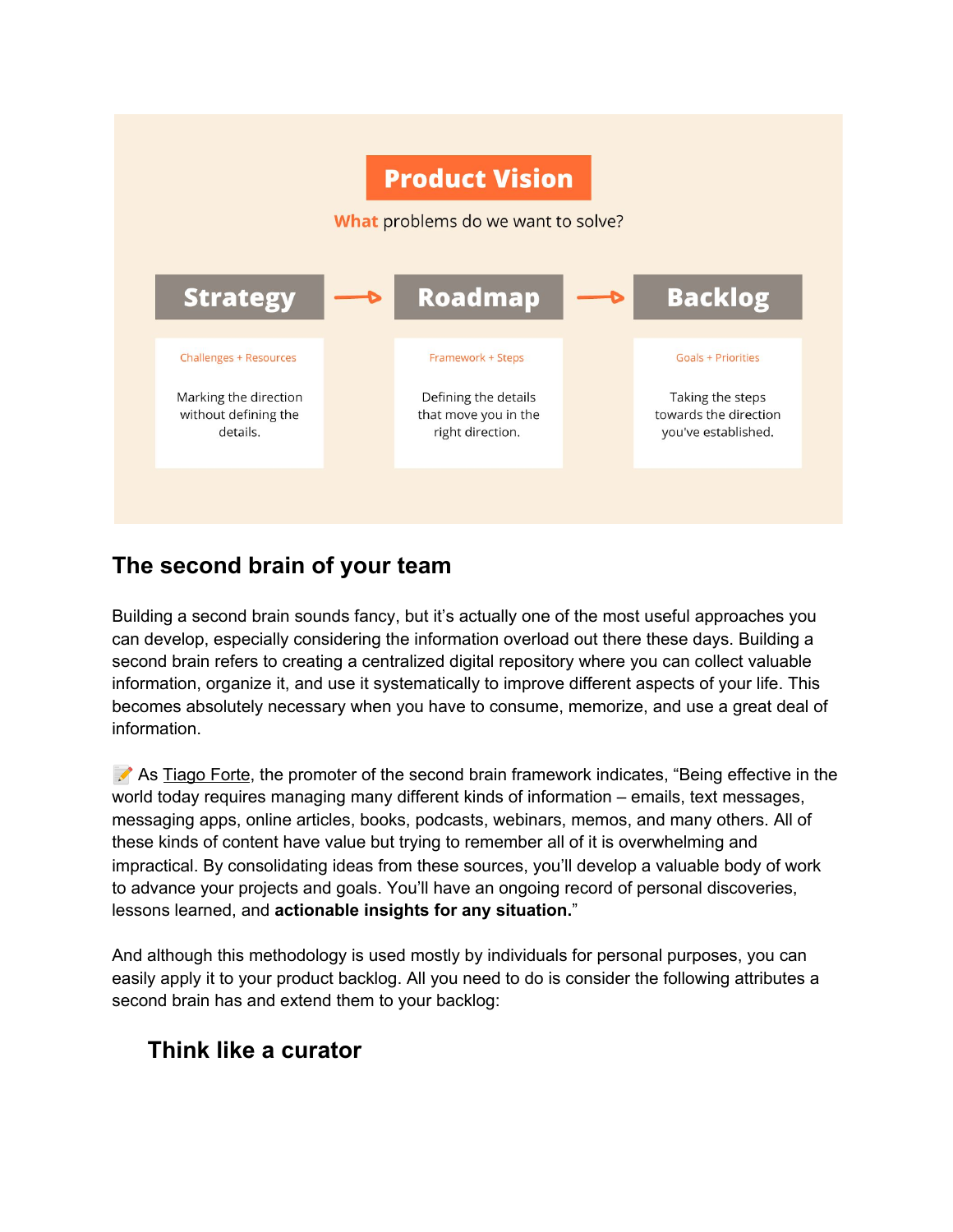Let's digress for a minute and talk about SaaS articles. As you may know, there's no shortage of blogs, podcasts, and YouTube channels focused on SaaS material. Obviously, it would be impossible to read everything out there. That's why you'll probably feel more comfortable following a SaaS knowledge curator who can consume all this information for you and decide what is worth your attention.

The same is true for your product backlog. There are lots of things you can do to improve your product. Likewise, there's no shortage of feedback from your stakeholders who want to participate in co-creating your platform. However, when creating your product backlog, you'll want to think more like a curator and pay attention to the existing data, but only include things that are truly aligned with your product vision.

# **Create a structure**

Form and systematization are the key elements that make a second brain truly efficient. The same is valid for your product backlog. You can't just throw everything in there without considering a specific structure, such as tags, for example. If your product backlog lacks structure, you won't be able to retrieve the knowledge and use it to improve your product.

# **Uncover unexpected patterns**

The second brain framework focuses on helping you connect the dots. For example, two separate and apparently unrelated inputs can lead to unexpected insight. The same should be true for your product backlog. You may have different user stories that will lead to uncovering an issue pattern that can result in the introduction of a new and extremely valuable feature.

# **Gain clarity**

The entire idea of a second brain revolves around gaining clarity. That's absolutely crucial, considering the amount of data we have to consume and analyze. Your product backlog should have the same goal and provide you with a clear view. Organizing your backlog for clarity is imperative if you want to be properly equipped with the right mindset and actions to enhance your product.

# **Apply the knowledge into practice**

What's the point of knowledge if you don't apply it? Storing information, ideas, and facts won't take you far if you don't do anything with it. The second brain framework acts like a "magic box" where you can add data, transform it into insights, and then apply those insights to improve something about your personal or professional life.

Results-driven product backlogs have the same attribute. They act as knowledge storage, but with the right filters for organization and prioritization, you can transform the data you've added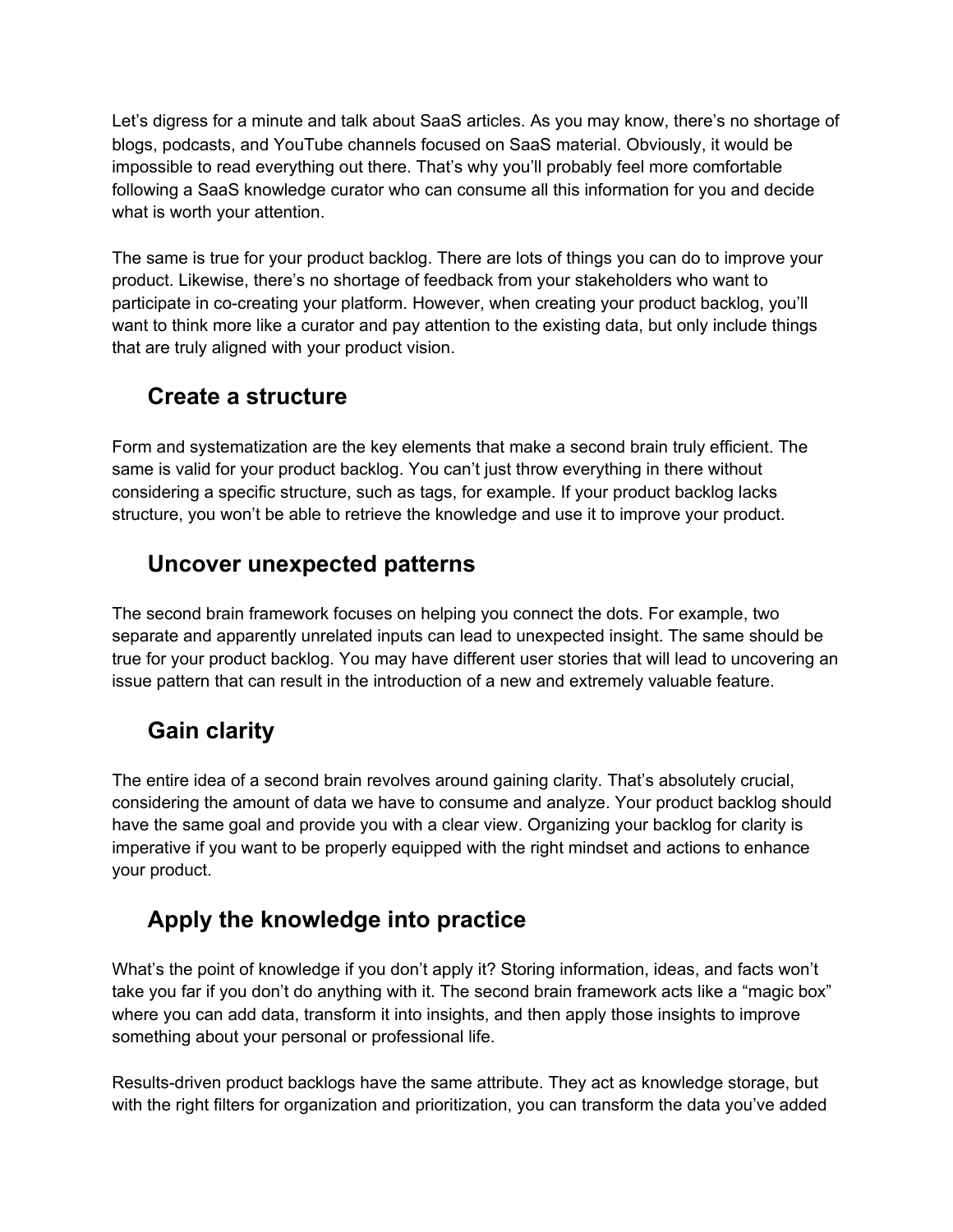into actions that will improve your product. Having discussed these attributes, let's look at the main functions of a product backlog and how you can take the best advantage of it by using it as the second brain of your team.

# **The COPE framework**

Analyzing how professionals are working on developing their platform or software, we've identified the following functions of a product backlog: capture, organize, prioritize, and execute, or the COPE framework. In the next part of the article, we'll discuss the product backlog through the COPE framework lenses. But first, let's take a look at each individual function.



# ✅ **Capture for information**

There's no lack of ideas, data, and feedback when developing a product. Different stakeholders and team members will always have interesting observations that can help you grow and improve your product. That's why capturing data is the first function of a product backlog. And don't forget that you won't be collecting data just for the sake of it—you're capturing it to find actionable insights later and make the right decisions regarding your next steps in product development.

# ✅ **Organize for clarity**

What's a product backlog without a structured framework? It's just a black hole or trash can. To keep your backlog neat and truly efficient, you'll need to be organized.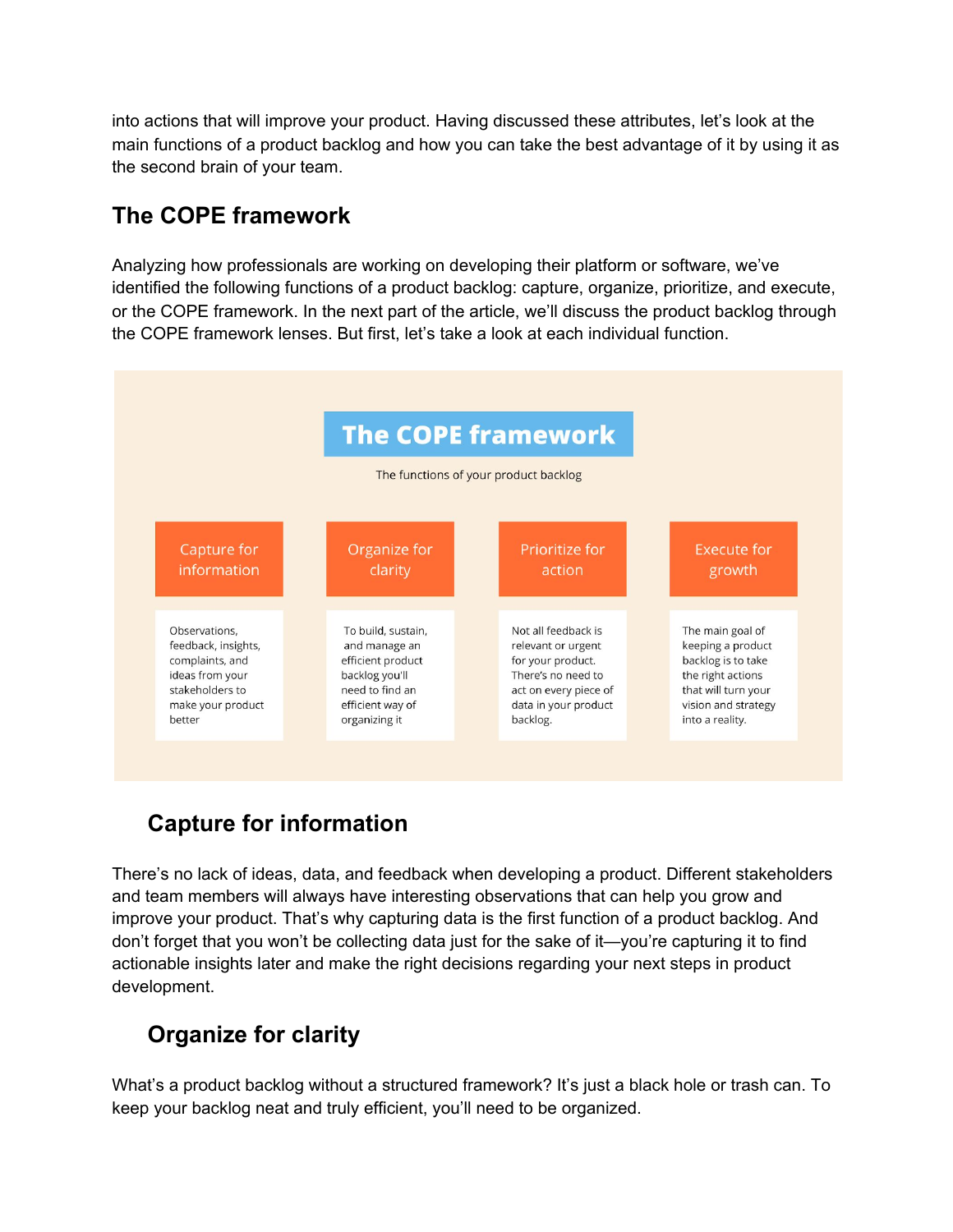# ✅ **Prioritize for action**

Not all feedback is relevant or urgent for your product. There's no need to act on every piece of data in your product backlog. That's why prioritization is the third, and probably, most important function.

# ✅ **Execute for growth**

Finally, there's no point in having a product backlog if you don't take any action. The main goal of keeping a product backlog is to take the right actions that will turn your vision and strategy into a reality. And that's possible by applying different execution frameworks your team can use to accomplish tasks in a timely manner.

All these functions will determine whether your backlog is healthy or not. And obviously, you can't expect to work toward your product vision if you have a backlog that keeps ballooning, ready to explode. So let's discuss the differences between a healthy and an unhealthy backlog and how to identify the first signs of inefficiency.

#### **Will your product backlog have a heart attack?**

Healthy product backlogs are agile and easy to sustain. They keep ideas moving and help teams take action and develop the product further. Product backlogs that are on the verge of a heart attack, however, are a major source of sleepless nights.

They take too much of your team's energy and attention without giving them the right information to keep up with the market changes. Unhealthy product backlogs are irrelevant and painful to manage.

Here are the warning signs of an inefficient backlog according to **[ProductPlan](https://assets.productplan.com/content/Backlog-Refinement-How-to-Prioritize-What-Matters-by-ProductPlan.pdf?utm_campaign=Leads%20%7C%20Asset%20%7C%20Backlog%20Refinement:%20How%20to%20Prioritize%20What%20Matters&utm_medium=email&_hsmi=85148412&_hsenc=p2ANqtz-_xz1XVRgYw27vHjZlVk6EJuc6q9TJrd05s1DJPMmBk0bZ16HZpCwnlKckOHK0WkuyrxOYs4Wl_sWM3RMFLBgOGArdQbA&utm_content=85148412&utm_source=hs_automation)**:

- Your product backlog has become a dumping ground for random input from your stakeholders.
- Your product backlog is full of ideas you'd like to implement someday.
- You're wasting time and energy on organizing your product backlog without success.

As ProductPlan suggests, "When you ignore the backlog or maintain it inefficiently, your team loses sight of what matters in the larger context of the overall strategy. You end up distracted by 'shiny objects' and quick wins. User stories become ambiguous and you often miscalculate the amount of time and resources required to complete a task."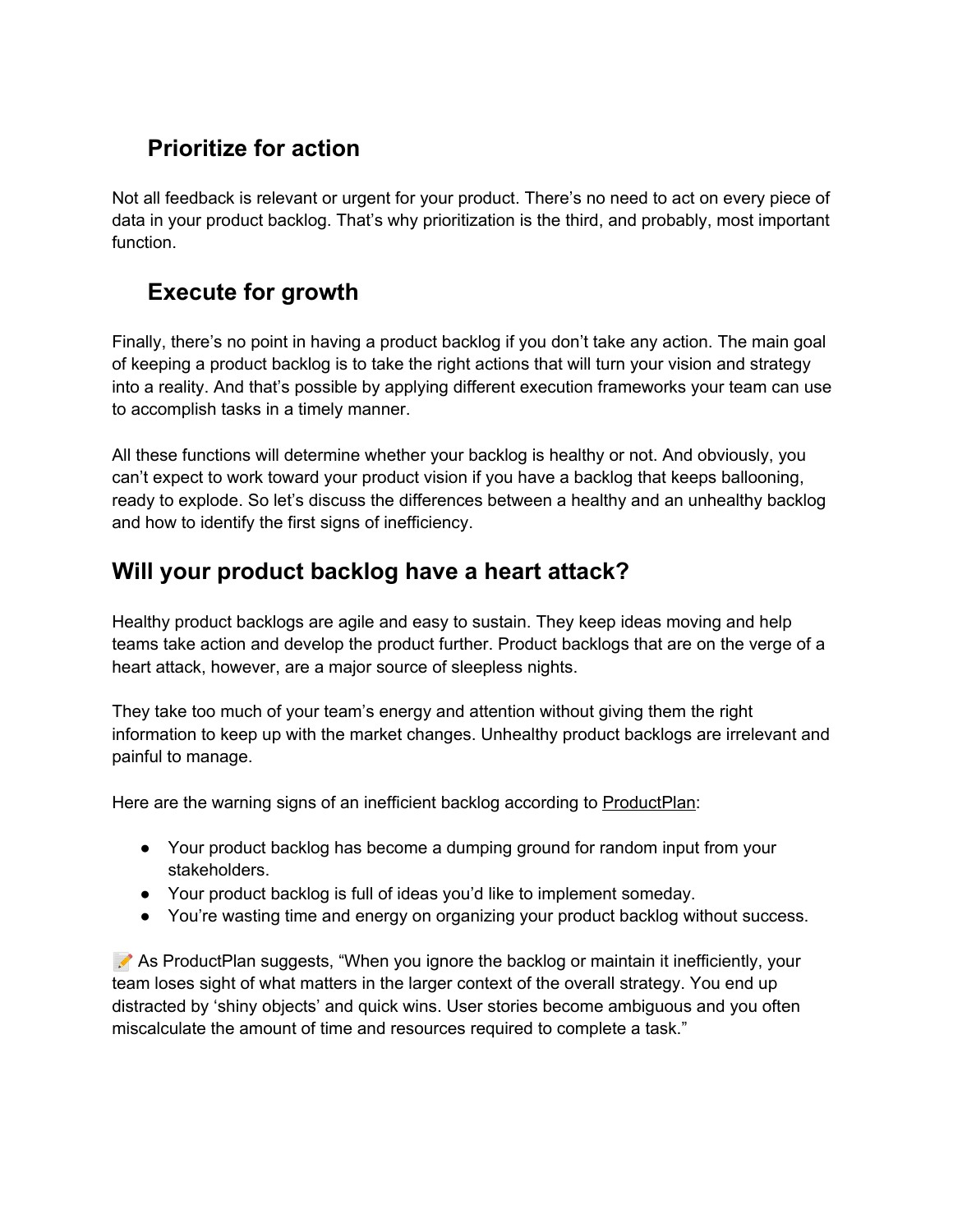That's a pretty painful experience that will demoralize your team and reduce their confidence in your product. So how do you keep this from happening and maintain a backlog that's agile and results-driven?

To answer these questions, we have to take each function from the COPE framework and discuss how to carry out each one correctly to ensure an ultra-efficient product backlog.

### **Capture: The quality of your input affects the output**

So what items should your product backlog contain?

According to [ProductPlan,](https://www.productplan.com/glossary/product-backlog/) your backlog is home to a variety of elements, such as new features, bug fixes, changes in existing functionalities, infrastructure updates, and technical debt. But how exactly do these items end up in your product backlog? In other words, who's responsible for the input?

First, this can be you. As a product manager, you likely have plenty of strong ideas on how to develop the platform further. Additionally, this can be your team members who may have different ideas. Next, an important stakeholder who takes part in building your product backlog is the user. You have to pay close attention to what your users say, collect their [feedback,](https://www.upvoty.com/) and add it to your backlog.

Next, these can be the investors or any other stakeholders that have an impact on your product. But should you accept everyone's input in your backlog? If you do, chances are you'll start growing a black hole. To avoid this, you'll need to pay careful attention to the input and the collection process using the following steps:

#### *f* **Assess the relevance of those providing the input**

Let's take your users, for example. Not all [customer](https://www.upvoty.com/how-to-classify-your-users-when-collecting-customer-feedback/) feedback is the same. Some users are more invested in watching your product grow than others. For example, there's a big difference between the feedback of those people who have been using your product for just a few weeks and those who have been paying customers for six months or more.

Also, there's a big difference between customers who use your software for small tasks and customers who have adopted your platform entirely and are using it to run their entire business. So before adding anything into your product backlog, double-check the source of the feedback. Obviously, you shouldn't discriminate, but at the end of the day, you don't want to add the feedback of your free trial users, except only if it's truly mind-blowing.

# *<b>F* Rely on data, instead of your gut feeling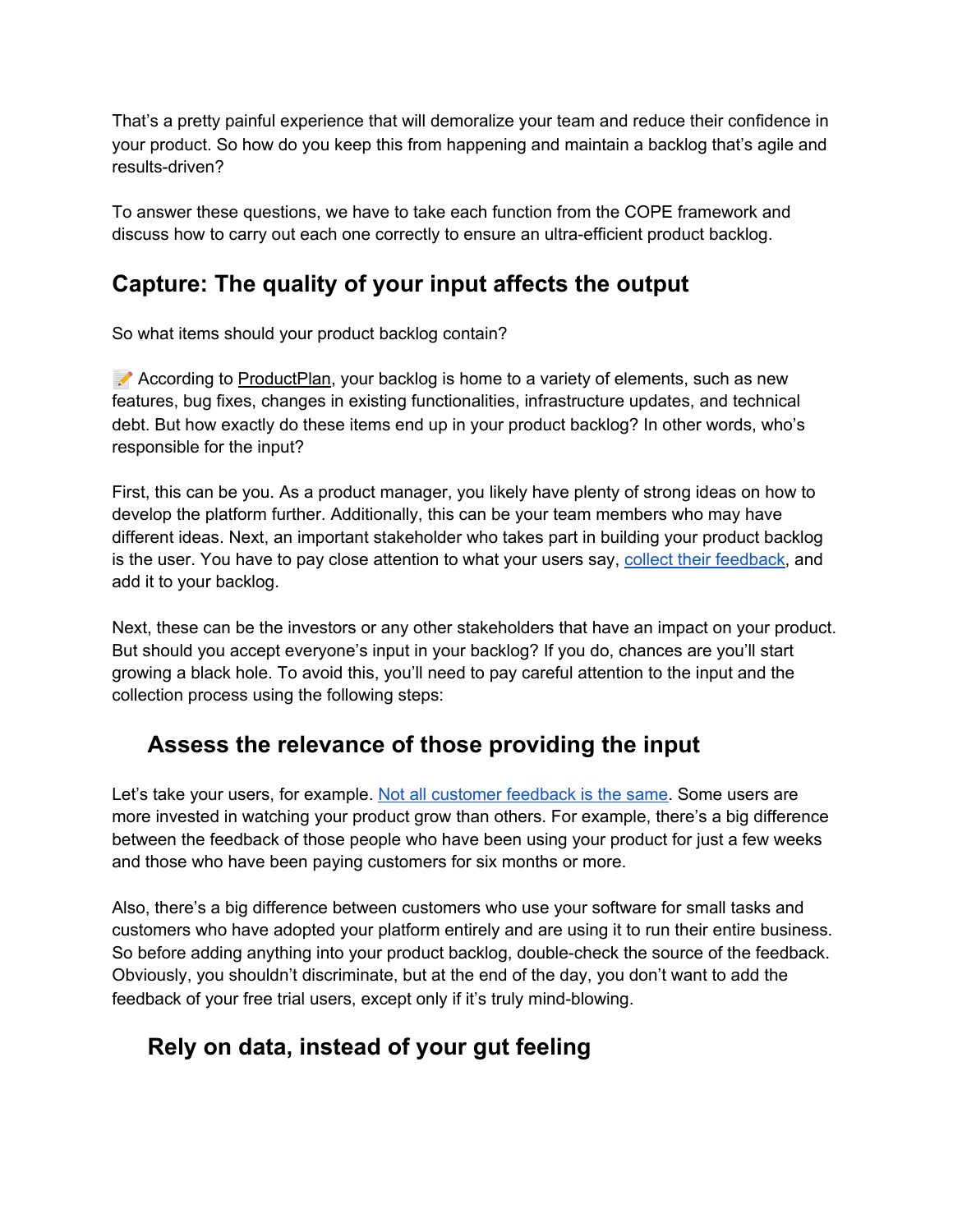We're persuaded into believing that every product-related idea should end up in our product backlog. But are all those ideas truly valuable and relevant for your platform's development?

For example, you may think that adding a new [feature](https://www.upvoty.com/how-to-avoid-building-features-that-nobody-will-use/) is a good idea, although the data shows you otherwise. So instead of going with your gut feeling and mindlessly adding new ideas into the product backlog, when possible, check what the data says. Do your users really need that new feature or improvement? Or should you put it aside and add something more relevant to your backlog?

# *f* Weigh the quality of the input

To organize and prioritize your product backlog, you need to assess the relevance and quality of the input before adding it. As we discussed previously, not all ideas are good. To keep your backlog from growing and becoming a black hole, you'll want to set up a quick quality check system that will help you determine if an idea is worth adding or not.

For example, you could ask yourself if the idea is innovative and can add value to your customers. Or, you could ask yourself if this idea, if made into a reality, will differentiate your product and help keep up with the market. If it does, add it to your product backlog. Weighing input is not an incredibly time-consuming process—it merely takes a few minutes of reflection.

### *C* Check if the input is aligned with your product vision

Before adding input to your backlog, always double-check if it's aligned with your overall product strategy. Similar to the quality check of the inputs, you'll want to ask yourself if the idea, when made a reality, will help you get closer to the product vision, or if it's not aligned with it. The answer will help you better evaluate if the input has a place in the product backlog or not.

#### *C* Create an input capture protocol and make it public

Having all these steps in mind, you'll want to build an input protocol for the product backlog. This way, you can share it with the team and let people know the evaluation criteria of the items that do end up in the product backlog.

This will be especially helpful, since your team members may have some ideas of their own. You can encourage them to pass their input through the protocol and decide whether their input has its place in the backlog.

As you'll soon discover, this extra effort during the data input phase will save you lots of headaches during the backlog organization and prioritization.

#### **Organize: Managing the product backlog with less frustration**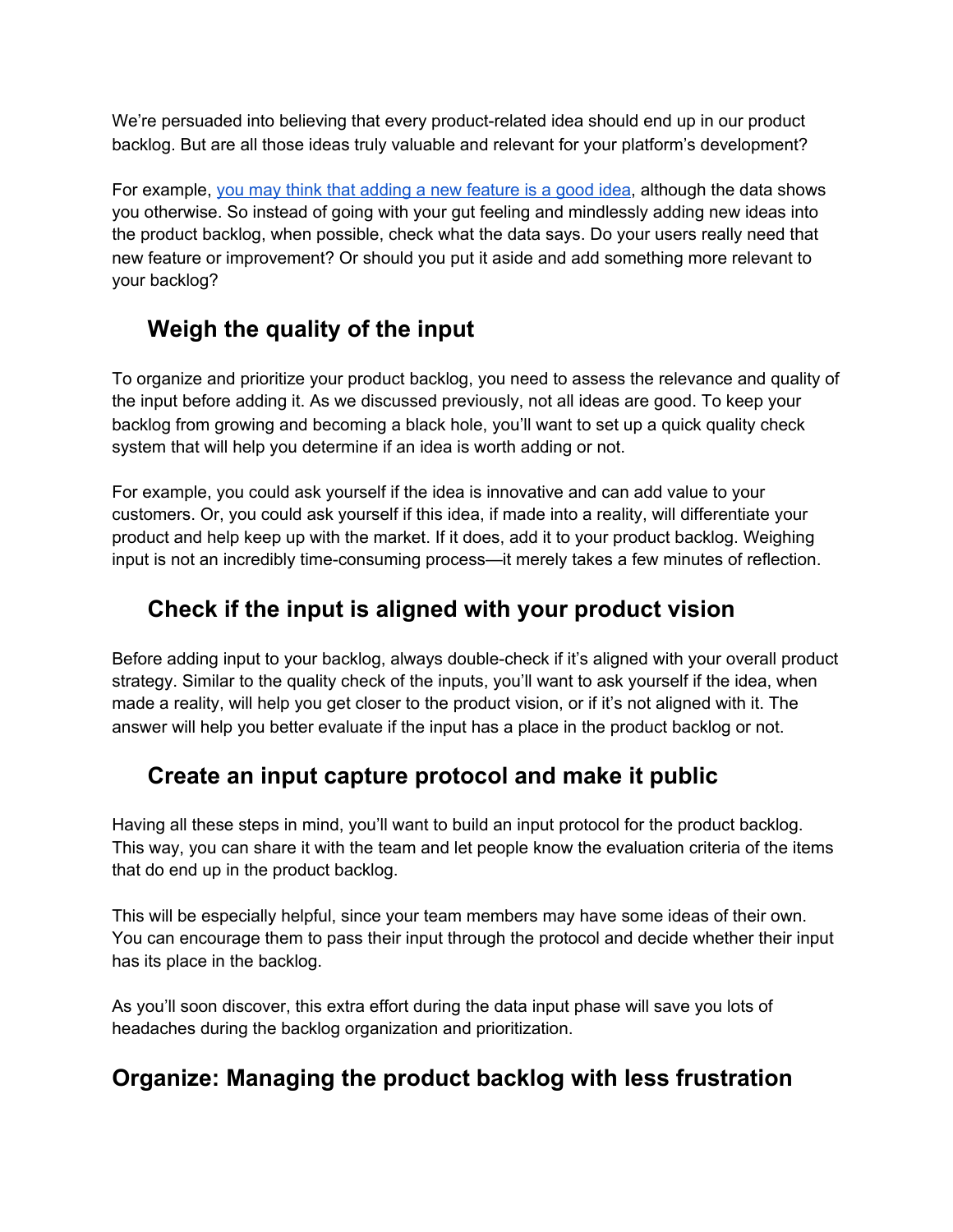The next step in building and sustaining an efficient product backlog is the way you'll be organizing it. That's crucial, especially considering that there are product managers who feel completely overwhelmed each time they check their backlog. This, obviously, shouldn't happen. That's why you'll want to consider the following recommendations for organizing your product backlog:

#### *<del>C***</del>** Create specific input categories

Do you just throw ideas and feedback into your product backlog? How do you expect to retrieve them if you don't have a way of cataloging all the input? If you do that even for a short period of time, you'll find it difficult to navigate your backlog and soon avoid checking it altogether.

Keep your product backlog organized by creating different categories for your input. These categories can refer to different things and shouldn't be mutually exclusive. For example, you can create a category called "The input source" with variables such as "free trial users," "paying users," "leads and prospects," "product team," "investors," etc.

At the same time, you can create a category called "The input type," and additional variables such as, "bug fixes," "new features," "improvements," etc. Then, you can combine them, and add, let's say, an input labeled "user feedback" of a "bug fix." These categories will help you store the inputs correctly and retrieve them when necessary.



**Keep your product backlog clutter-free**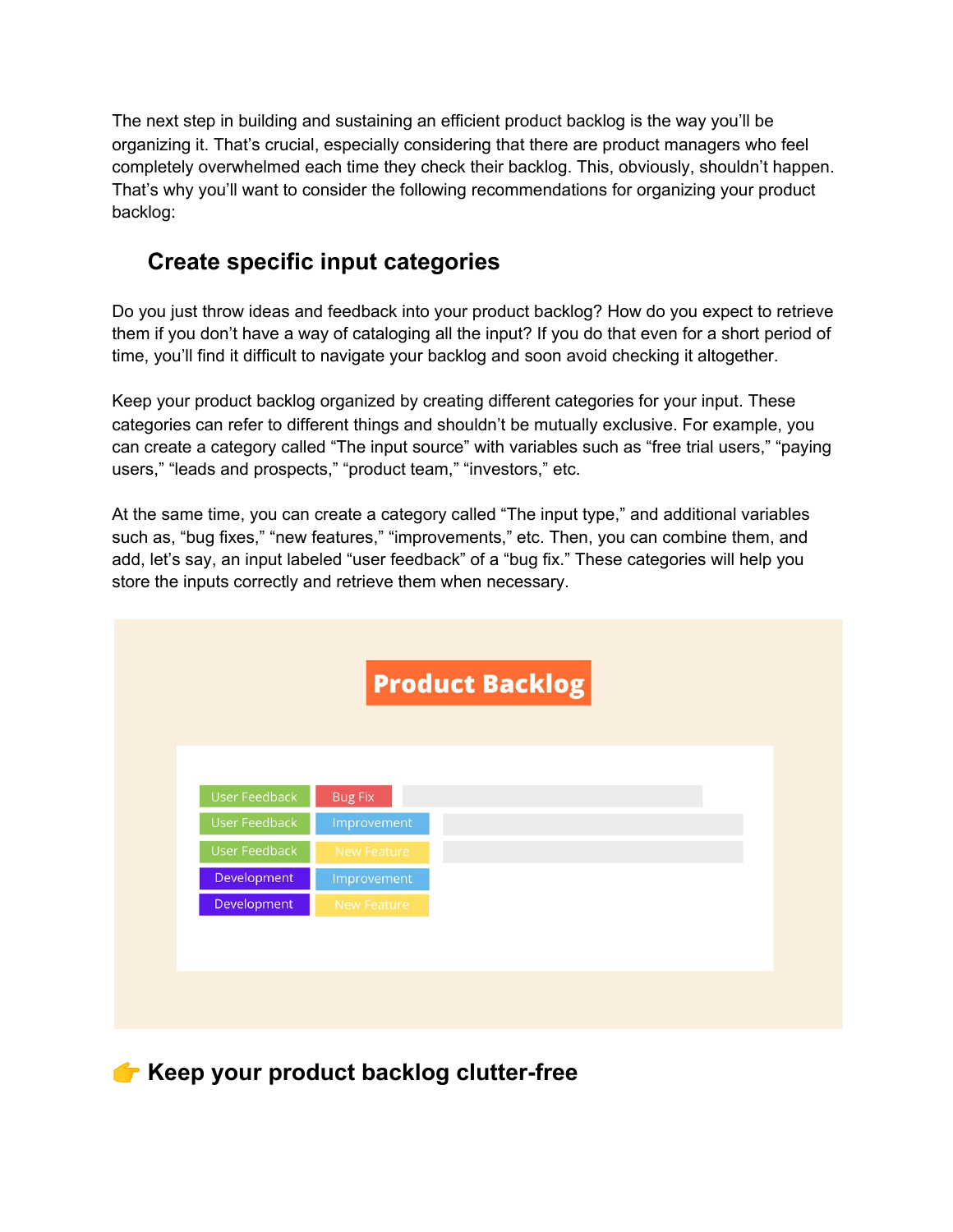Think about your wardrobe. Do you like opening a messy closet where you can't find anything? Or do you prefer a closet that is neat and well-arranged? One of the rules you'll need to follow when organizing your backlog is to keep it simple and clutter-free. Be very careful about the input you're adding, and sort it out from the beginning.

### **Add input based on projects, instead of tags**

Another way you could organize your product backlog, besides creating categories, is to focus on projects. For example, let's say you've developed a marketing automation platform with different solutions, such as email campaigns, chatbots, conversational marketing tools, etc.

Instead of just adding ideas and feedback about different solutions you've created, it's always better to organize your input based on the solutions or projects you'll be developing shortly. For example, you can create a project called "email marketing," and add bug fixes, user feedback, new features, etc. This approach will also help your product team better prioritize your next steps and decide which project deserves attention.

#### **Centralize the management of the backlog**

People shouldn't have direct access to your product backlog. Usually, only product managers are responsible for it. So instead of just leaving the backlog open to all sorts of input from different team members, it's better to add a filter to the information and centralize its management.

The last thing you want is to become a bottleneck for growing and maintaining the product backlog. But you can create a separate document and encourage your team members to add their feedback to it, discuss it, and decide what deserves to end up in the product backlog, making sure it stays clutter-free. Then, you can receive these items once per week, review them, and add them to the backlog.

# **Make a habit out of reviewing your backlog**

Last but not least, in some cases, product backlogs will die because their owners didn't get into the habit of reviewing them. But let's not forget that these backlogs require constant attention. At the end of the day, they're your main to-do list in terms of product development.

So you'll want to dedicate an hour once every few days to review the backlog, add new items, check if the organization of the elements is correct, and finally, ensure that your backlog is aligned with your overall product vision.

All these actions will help you keep your product backlog organized and clutter-free. If you want to make life easier for your future self, you'll want to keep your backlog well-maintained. Not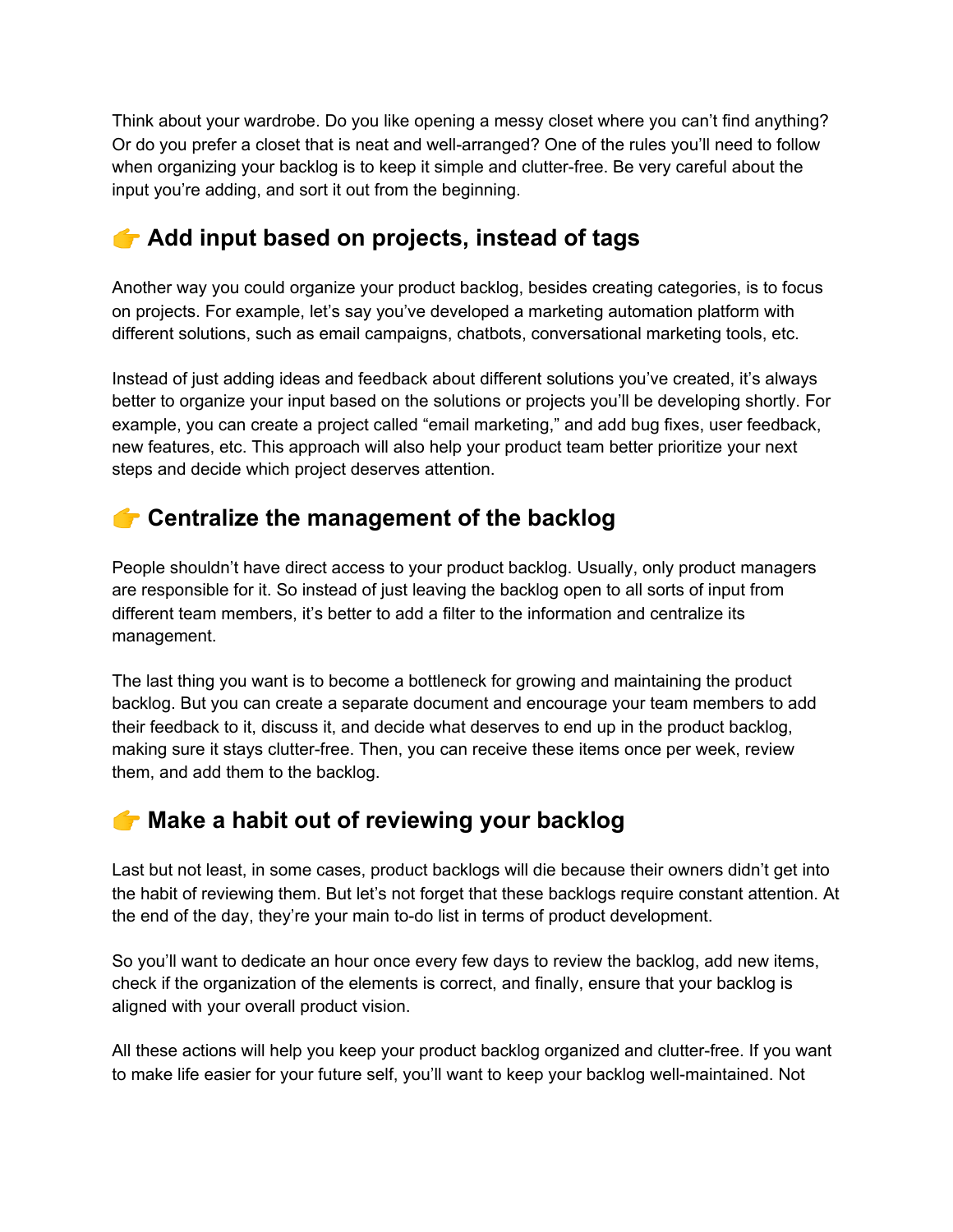only will it help you store information correctly, but it'll also make it possible to easily retrieve and use inputs or user stories.

#### **Prioritize: Knowing what's important**

Now that we've dealt with how you can organize the product inputs, let's focus a bit on prioritization. After all, you can add numerous items to your backlog, but you will have to prioritize certain items for execution. There's no shortage of product backlog prioritization criteria, so let's discuss the main ones:

#### *<del>f</del>* Prioritize based on urgency

What will you give priority: A new feature that will increase the value of your product, or a bug fix that keeps your paying users from accomplishing important tasks? The answer is pretty obvious, isn't it? You want to prioritize your tasks based on urgency. Since you have customers who can't achieve their results because of a bug, you'll want to solve their problem first. After all, you don't want to cause an increase in your [churn](https://www.upvoty.com/bulletproof-steps-to-reduce-your-churn-rate/) rate and make people cancel their subscription because of a minor bug that impacts their workflow.

#### *<b>F* Prioritize based on the value

Another way to prioritize your backlog input is by evaluating the added value these items will provide. You can think both about the market and your users. Will the new feature add value to your product? Will it make it stronger and more desirable? Obviously, you'll want to dedicate more time to those items that will have a greater impact on your business and help you get more customers.

#### *f* Prioritize based on cost-efficiency

And since we're talking about value, it's also important to evaluate how much it will cost you to accomplish a task on your product backlog. Will you have to spend resources and time on it, while its value isn't that great?

Then again, although a task requires plenty of investments and resources, it might have a big impact in terms of sales. For example, you may want to redesign your entire product to make it more user-friendly.

In this case, you may involve external agencies or have part of your team dedicated to this long-term project. Yet the outcome will have a positive impact on the overall value proposition of your platform, leading to a smaller churn rate and higher revenue.

#### *<del>f</del>* Prioritize based on relevancy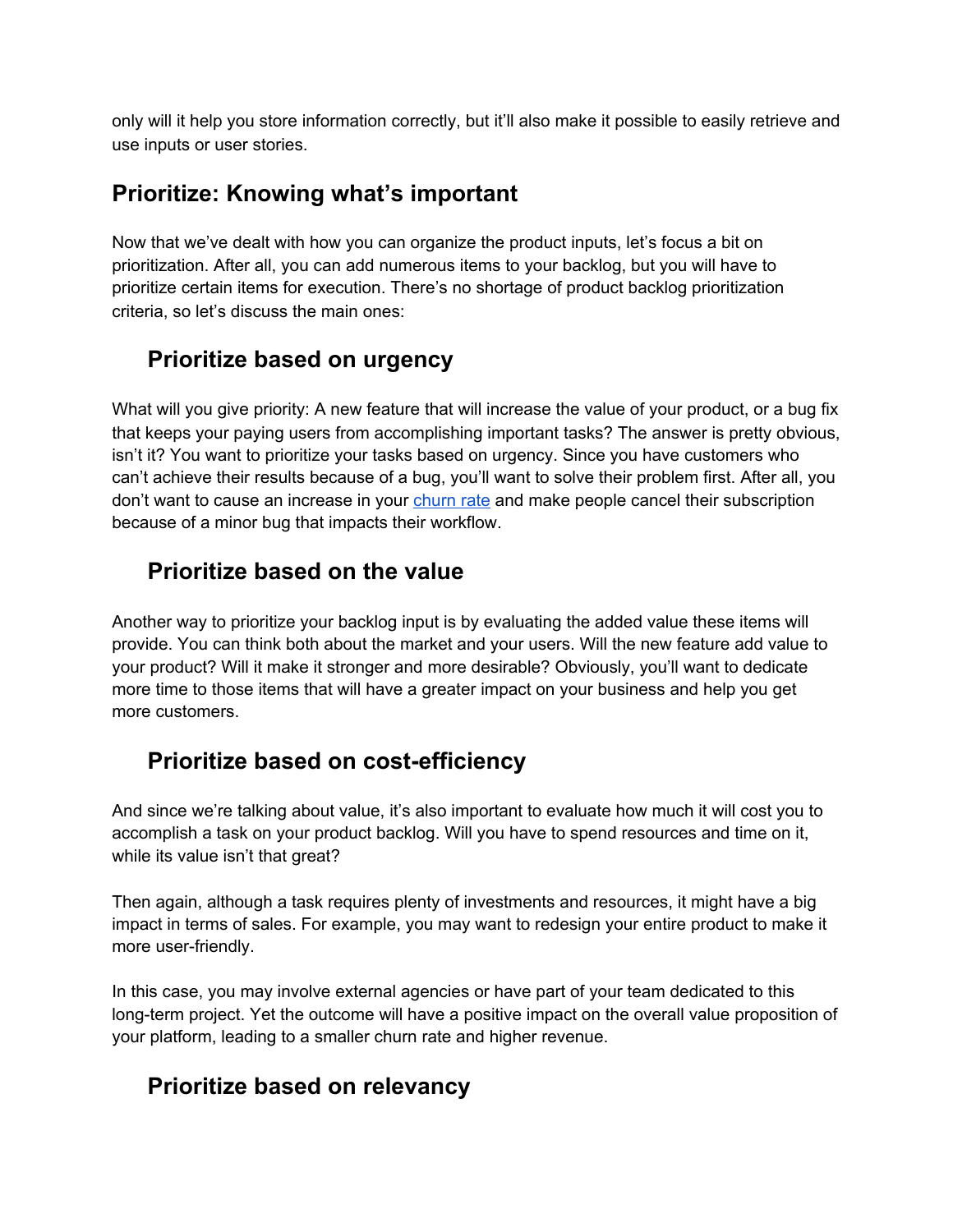You can also prioritize your backlog items based on their relevance according to the projects you're currently working on. For example, you may be improving one specific solution inside your platform and some backlog items may be relevant to these changes, and so they become a higher priority.

#### *<u></u>* **Prioritize based on complexity**

You may want to prioritize your backlog elements based on their complexity and the time they'll take to implement. For example, some items may take a sprint, while other times they'll become a slow burn project. In this case, you can develop different strategies.

For example, if you have multiple complex items, you can decide to go one at a time along with implementing easy tasks. But it depends on your approach, your product vision, and the resources you can allocate.

#### **Execute: Acting with clarity and efficiency**

Let's talk about action now. How do you take the backlog insights and implement them? There are multiple frameworks product teams can follow, but we're going to focus on scrum and product sprints.



#### ✅ **Step 1: Run a backlog refinement meeting**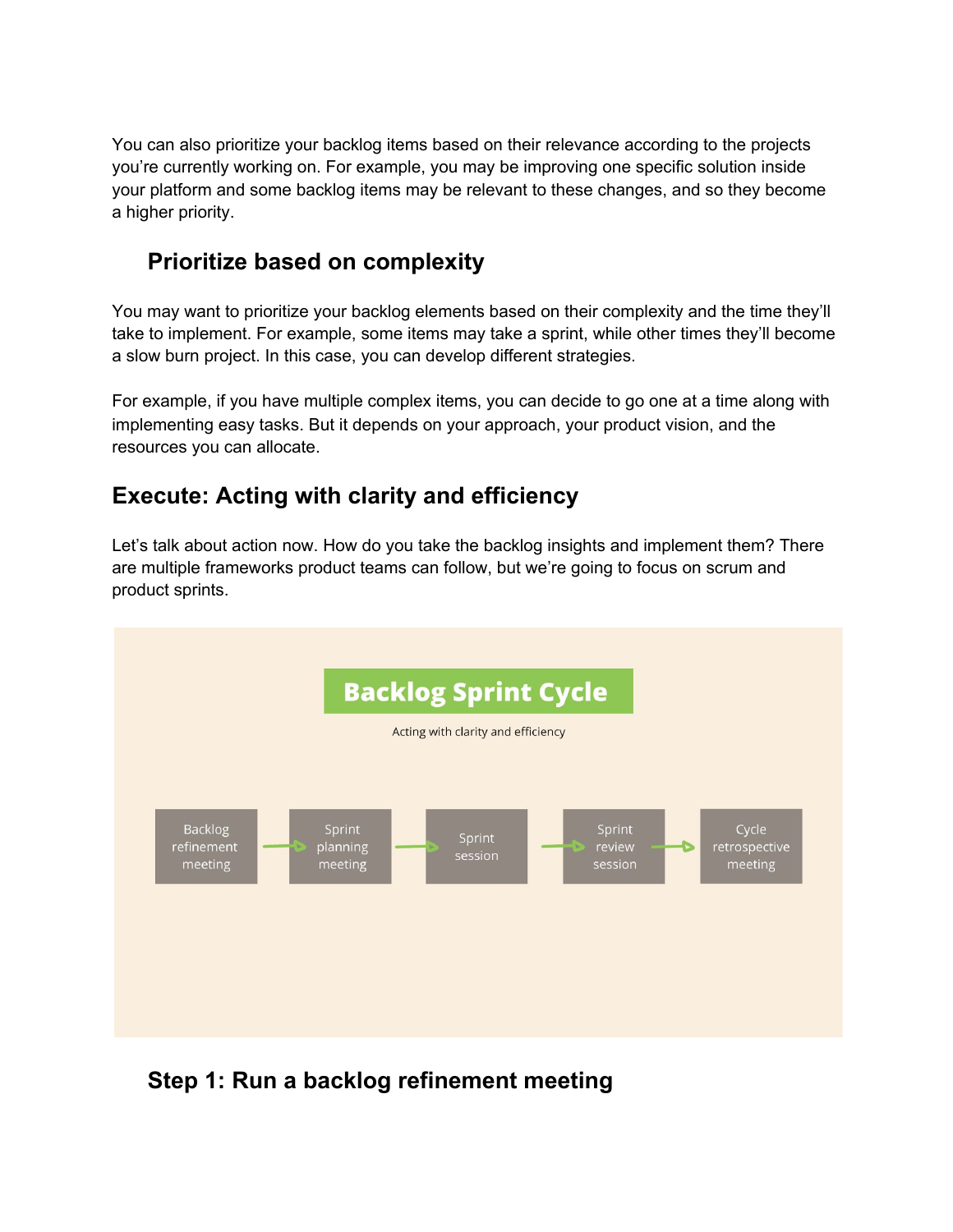As Omer [Shechter](https://www.toptal.com/product-managers/agile/product-backlog-step-by-step-guide), product manager at Toptal, notes, "After the prioritization process is completed, the next step with the sprint backlog is to create user stories. A product manager inserts initial feature descriptions and includes the raw versions of the user stories into the backlog. Now is the time to engage a scrum team to create new user stories to respond to users' needs."

What's a user story, you may ask?

 According to [MountainGoat,](https://www.mountaingoatsoftware.com/agile/user-stories) "User stories are short, simple descriptions of a feature told from the perspective of the person who desires the new capability, usually a user or customer of the system. They typically follow a simple template: As a < type of user >, I want < some goal > so that < some reason >."

The same article points out, "User stories are often written on index cards or sticky notes, stored in a shoebox, and arranged on walls or tables to facilitate planning and discussion. As such, they strongly shift the focus from writing about features to discussing them. These discussions are more important than whatever text is written."

These user stories can be written during the refinement meeting.

And as [ProductPlan](https://assets.productplan.com/content/Backlog-Refinement-How-to-Prioritize-What-Matters-by-ProductPlan.pdf?utm_campaign=Leads%20%7C%20Asset%20%7C%20Backlog%20Refinement:%20How%20to%20Prioritize%20What%20Matters&utm_medium=email&_hsmi=85148412&_hsenc=p2ANqtz-_xz1XVRgYw27vHjZlVk6EJuc6q9TJrd05s1DJPMmBk0bZ16HZpCwnlKckOHK0WkuyrxOYs4Wl_sWM3RMFLBgOGArdQbA&utm_content=85148412&utm_source=hs_automation) notes, "There is no set time frame for a backlog refinement session. That said, it is not advised to spend excessive amounts of time on these sessions. The general consensus around the ideal length for a backlog grooming session is between 45 minutes to 1 hour. Efficiency is key with refinement sessions. You need to keep things moving along and ensure conversations stay on track. Some teams decide to assign time limits to each user story to keep things moving."

# ✅ **Step 2: Organize a sprint planning meeting**

Once you've prioritized and transformed the backlog items into user stories, you'd better start planning sprints.

 According to [Atlassian](https://www.atlassian.com/agile/scrum/sprints), "A sprint is a short, time-boxed period when a scrum team works to complete a set amount of work. Sprints are at the very heart of scrum and agile methodologies, and getting sprints right will help your agile team ship better software with fewer headaches."

Additionally, "Sprints make projects more manageable, allow teams to ship high-quality work faster and more frequently, and gives them more flexibility to adapt to change."

During these planning meetings, the team pulls a small chunk from the top of the priorities list and decides what they need to deliver after the sprint.

#### ✅ **Step 3: Run a sprint session**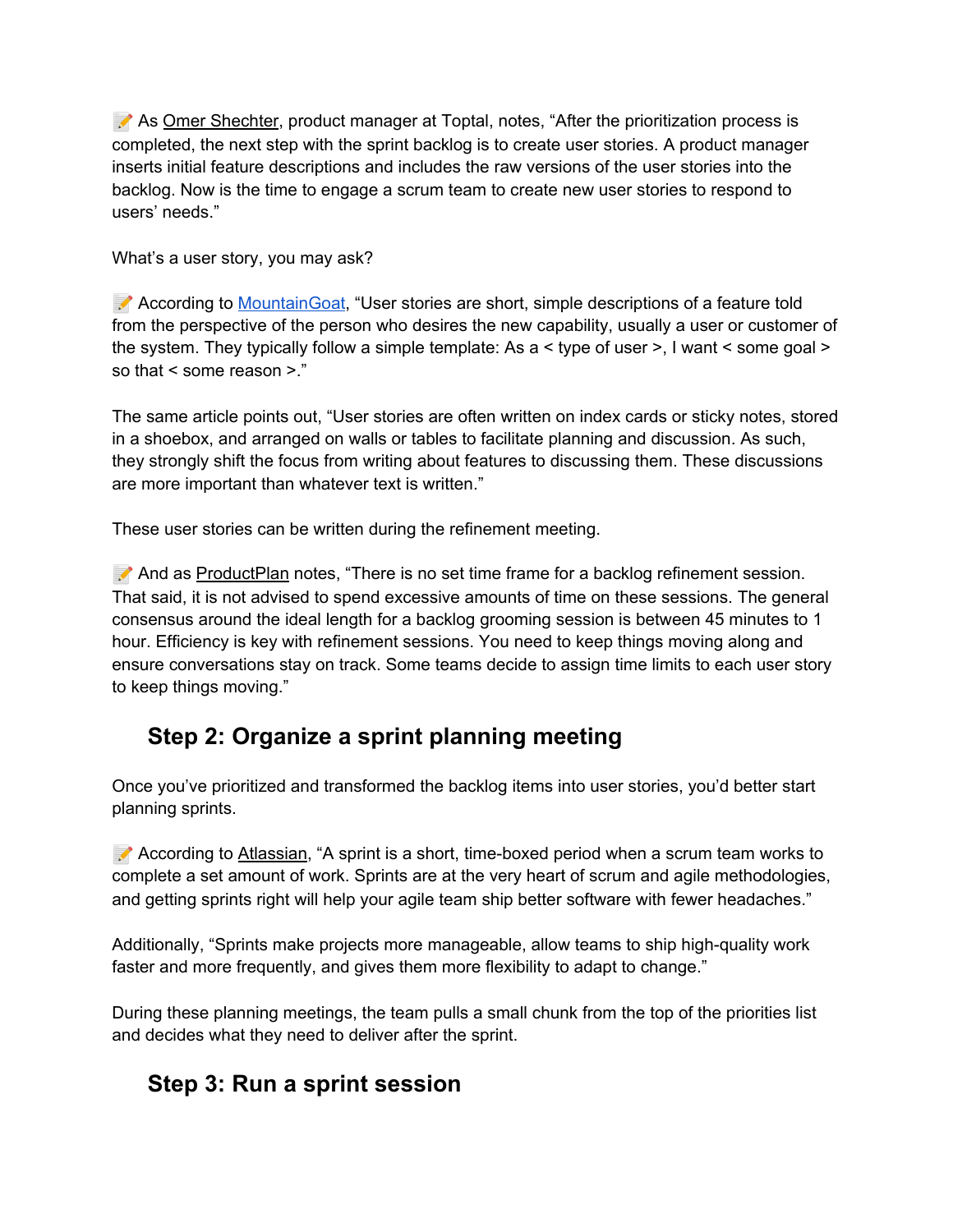During a short time frame (usually two to four weeks), your team needs to design, code, and test the pieces you've decided to implement. Throughout the entire sprint, the team needs to check in daily to share their progress or any potential challenges that may impact the deadline. At the end of the sprint, they need to present the deliverables.

There's an important thing to remember, though. According to Angus Edwardson, Co-Founder and VP of product at GatherContent, "How do you know if the work you have delivered has had an impact? A lot of product teams simply define success as moving something into 'done'. This does not tell you whether or not the thing you have built truly works for the people that use it, or if it is having its desired impact - delivering value. With that in mind, it's important to have a clear definition of success. This can be in the form of a binary goal for a feature or piece of work, or maybe a metric you're trying to move, or even just some behaviours you are monitoring. This encourages follow-through, and an iterative flow of improvements."

#### ✅ **Step 4: Set up a sprint review session**

As Dan [Radigan,](https://www.atlassian.com/agile/scrum/sprint-reviews) technical account manager at Atlassian, highlights, "Sprint reviews are not retrospectives. A sprint review is about demonstrating the hard work of the entire team: designers, developers, and the product owner."

During these sessions, your team members and stakeholders should be reviewing the deliverables, asking questions, and giving feedback. Also, don't forget that these sessions are a great opportunity to celebrate your team and thank them for their accomplishments.

#### ✅ **Step 5: Round up the cycle with a retrospective meeting**

During these sessions, the team can discuss any efficiency or behavior-related details they need to adjust or improve.

According to Visual [Paradigm,](https://www.visual-paradigm.com/scrum/what-is-sprint-retrospective-meeting/) "This is at most a three-hour meeting for one-month Sprints. The retrospective session is an 'improvement' meeting held to find ways and means to identify potential pitfalls, past mistakes, and seek out new ways to avoid those mistakes."

During this meeting, you'll want to answer questions such as:

- What went well during the sprint?
- What went wrong during the sprint?
- What did we learn?
- What can we improve?

Then, take any corrective measurements necessary and repeat with a new sprint planning meeting.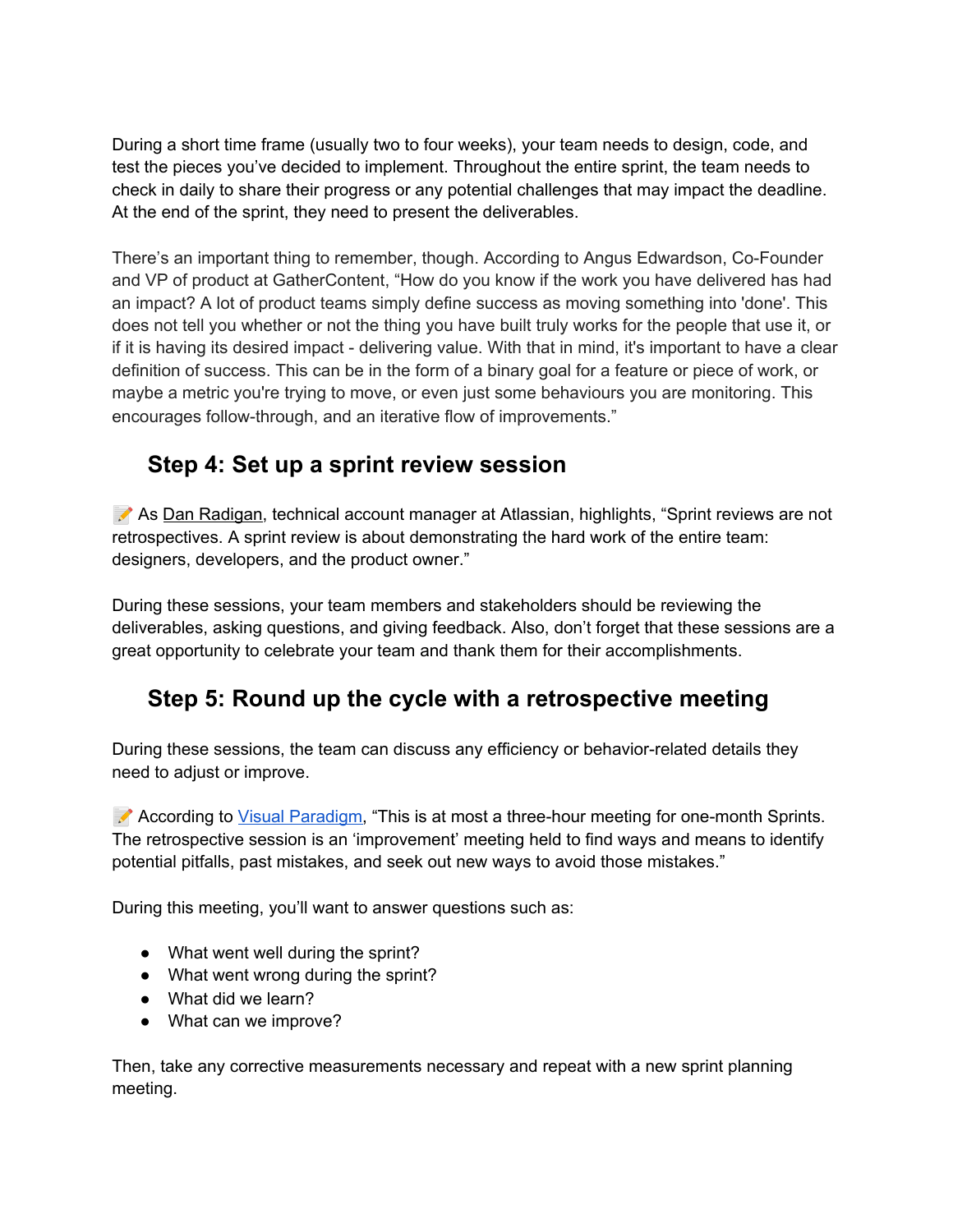### **Your Product Backlog: An ongoing process**

Product backlogs can be scary, but only when we're seeing them as static documents that you need to feed with constant input. To transform these backlogs from black holes to results-driven tools, you'll want to change your perspective.

You see, whenever you think about a product backlog, you're envisioning a repository. But what if you started to view your product backlog as an ongoing process that needs to be incorporated into your daily workflow?

And that's something you can easily do by remembering a few quick things.

#### **Quick recap**

- Your product backlog is not just a list of ideas and tasks to further develop your platform. It's also a way to expand access to your product offerings and provide more opportunities for growth through stakeholder feedback.
- Your product backlog is the second brain of your team. It allows you to think like a curator, create a structure around feedback, uncover unexpected patterns, gain clarity, and transform insights into actionable steps.
- There's a big difference between black hole backlogs and healthy backlogs. The first one is basically a dumping ground nobody cares about, while the second one will contribute to the growth of your product.
- Using the COPE framework will help you build and maintain a results-driven product backlog. As a reminder, COPE stands for capture for insights, organize for clarity, prioritize for action, and execute from growth.
- Always remember that the quality of your input will affect the output. So make sure you're assessing who's providing you with the inputs, weigh the quality of the items you'll be putting on the backlog, check that the input is aligned with the product vision, and create and input protocol to ensure transparency.
- To make things easier for your future self, always organize your product backlog by creating categories and tags for your items, and then add the items to different product projects you have open. Keep your backlog clutter-free by centralizing its management and adding an extra filter for input evaluation.
- Next, take your product backlog through item prioritization by assessing whether an item is urgent or relevant to your users. Also, evaluate the cost-efficiency and the value each item can add to your overall product.
- Finally, you need to execute your product backlog. Run a backlog refinement session during which you can transform items into user stories. Then, set up sprint planning meetings to agree upon the next tasks that will be implemented. Subsequently, the team will start to design, code, and test the new improvements during a short period of time. The deliverables will be presented during the sprint review session. You'll round up